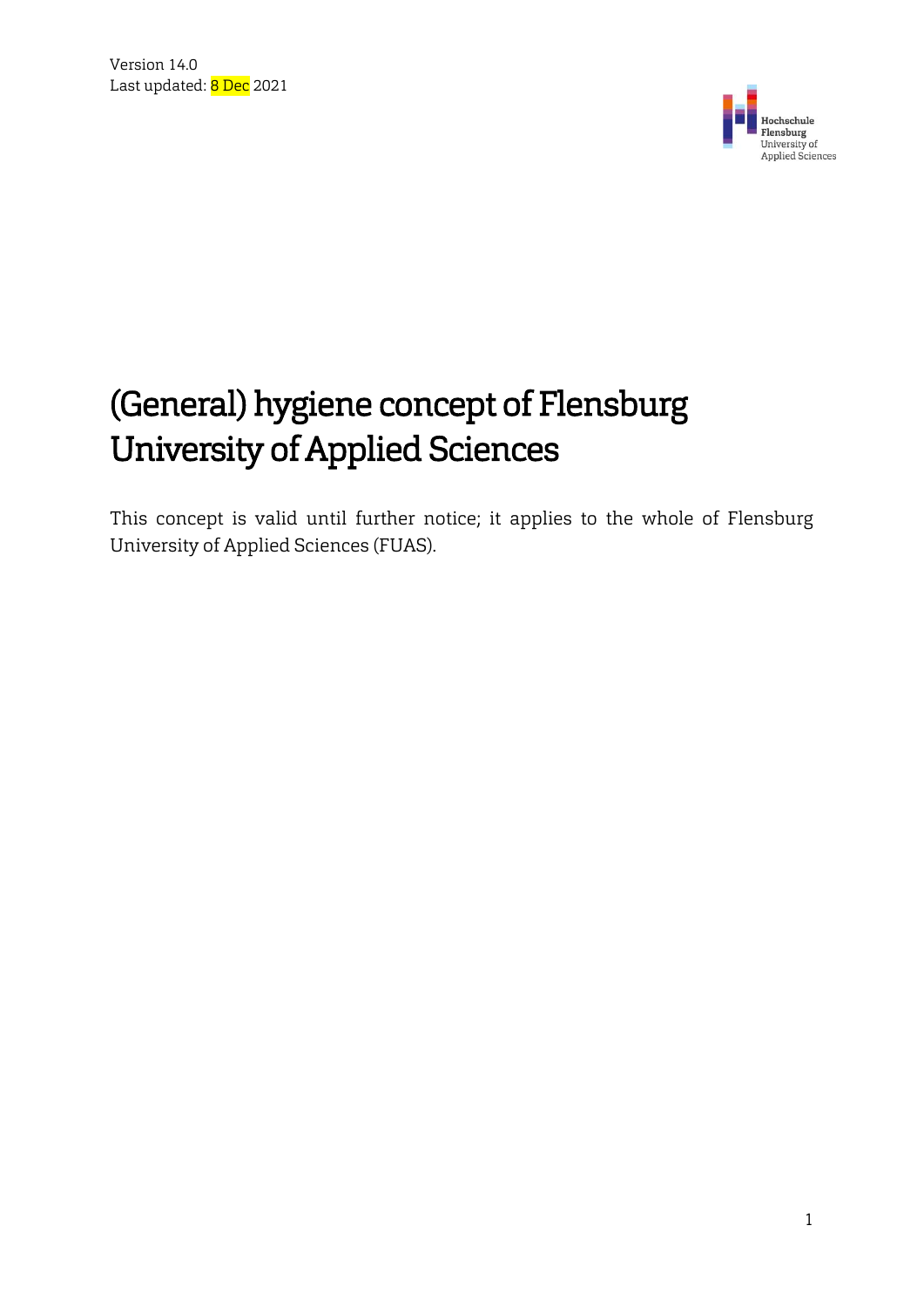

#### Preamble

The health and safety of its students, teaching staff, employees and visitors are the main focus of the measures taken at FUAS in the current situation.

At the same time, we want to do what is our main task as a university: provide education.

This hygiene concept aims to create and ensure a safe environment in which all members of our university and their guests stay healthy and which allows a step by step return to normal university operations in times of the COVID-19 pandemic.

This can only be achieved by constantly re-assessing and re-adjusting important and necessary safety measures. This hygiene concept is based on a number of regulations on dealing with the pandemic in place, the Regulations to fight the coronavirus SARS-CoV-2 at universities [Hochschul-Corona-Verordnung, German language version:

[https://www.schleswig](https://www.schleswig-holstein.de/DE/Schwerpunkte/Coronavirus/Erlasse/Downloads/2021/211113_Corona-HochschulenVO_unterz.pdf?__blob=publicationFile&amp;v=3)[holstein.de/DE/Schwerpunkte/Coronavirus/Erlasse/Downloads/2021/211113\\_Corona-](https://www.schleswig-holstein.de/DE/Schwerpunkte/Coronavirus/Erlasse/Downloads/2021/211113_Corona-HochschulenVO_unterz.pdf?__blob=publicationFile&amp;v=3)[HochschulenVO\\_unterz.pdf?\\_\\_blob=publicationFile&v=3](https://www.schleswig-holstein.de/DE/Schwerpunkte/Coronavirus/Erlasse/Downloads/2021/211113_Corona-HochschulenVO_unterz.pdf?__blob=publicationFile&amp;v=3)

and the Regulations to fight the coronavirus SARS-CoV-2 issued by the Land Schleswig-Holstein [Corona-Bekämpfungsverordnung des Landes Schleswig-Holstein, German language version:

[https://www.schleswig-](https://www.schleswig-holstein.de/DE/Schwerpunkte/Coronavirus/Erlasse/Downloads/2021/211120_Corona-BekaempfungsVO_unterz.pdf?__blob=publicationFile&amp;v=2)

[holstein.de/DE/Schwerpunkte/Coronavirus/Erlasse/Downloads/2021/211120\\_Corona-](https://www.schleswig-holstein.de/DE/Schwerpunkte/Coronavirus/Erlasse/Downloads/2021/211120_Corona-BekaempfungsVO_unterz.pdf?__blob=publicationFile&amp;v=2)[BekaempfungsVO\\_unterz.pdf?\\_\\_blob=publicationFile&v=2](https://www.schleswig-holstein.de/DE/Schwerpunkte/Coronavirus/Erlasse/Downloads/2021/211120_Corona-BekaempfungsVO_unterz.pdf?__blob=publicationFile&amp;v=2)

as well as the occupational safety and health regulations in place.

We trust and rely on all members and guests of FUAS to act responsibly and in a way, which considers and respects others; this is the most important pre-requisites for this hygiene concept to be effective.

# I. General information

 $\overline{a}$ 

The principles of infection prevention apply to all activities and events held by FUAS and on its premises (this includes teaching, seminars, laboratory classes, meetings, assessments, workshops etc.). By adhering to these principles, everyone takes on responsibility not only for themselves but for others, too.

The spread of COVID-19 can also be reduced by a large number of people getting vaccinated and everyone getting tested regularly. We ask all members of FUAS to use the official sources<sup>1</sup> available to learn about the risks of an infection with COVID-19 and the advantages of a vaccination against COVID-19; please make use of the various possibilities to get tested and/or vaccinated and consult your GP or FUAS' occupational doctor.

The elemental hygiene rules (keeping a distance from others (at least 1.5 metres), (hand) hygiene, cough and sneeze etiquette, medical masks covering the mouth and nose and regular ventilation of

<sup>1</sup> e.g[. Federal Ministry of Health,](https://www.bundesgesundheitsministerium.de/coronavirus/faq-covid-19-impfung.html) [RKI,](https://www.rki.de/DE/Content/InfAZ/N/Neuartiges_Coronavirus/nCoV_node.html) [BZgA,](https://www.infektionsschutz.de/coronavirus/) [schleswig-holstein.de;](https://www.schleswig-holstein.de/DE/Schwerpunkte/Coronavirus/FAQ/Dossier/Allgemeines_Verwaltung.html) o[r the WHO](https://www.who.int/westernpacific/emergencies/covid-19/information/covid-19-testing) (for information in English)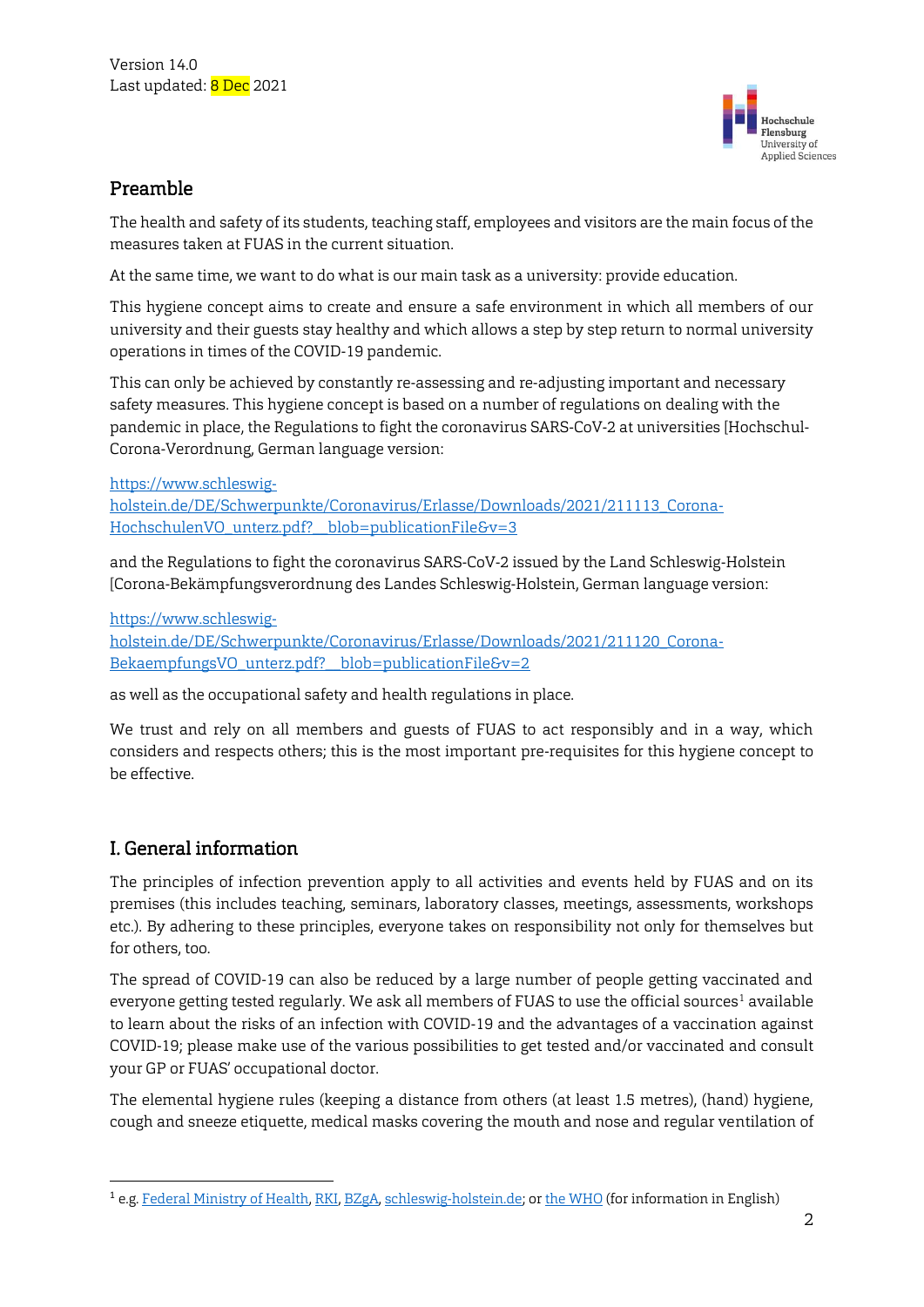

rooms) are the most important measures to minimise the risk at all events and activities. They will remain crucial also with the number of vaccinated people rising.

The number of people allowed to gather for private purposes are defined in the Regulations on the number of people and distance keeping issued by the Land Schleswig-Holstein valid at the time of the gathering.

In order to participate in any class or assessment taking place indoors in person, participants must provide a negative test, evidence that they have been fully vaccinated against COVID-19 or that they have recovered from a COVID-19 infection. The negative test must be issued by an entity authorised to administer tests for an infection with the coronavirus. In accordance with §4 para. 34 of the Regulations to fight the coronavirus SARS-CoV-2 [Corona-Bekämpfungsverordnung] FUAS will recognise tests as valid for a maximum of 24 hours after they are issued. Tests must not be older than 24 hours at the start of the class or activity.

To ensure a comprehensive check of the certificates proving that participants are vaccinated, recovered or tested negative, an external security service will be posted at the main entrances of FUAS' buildings C, D and H, currently these entry checks will take place between 7:30 a.m. and 5:30 p.m. If a class or activity starts outside this time period of entry checks, the teaching staff shall admit participants into the building and check their certificates.

In all other buildings of FUAS the checks will be carried out by the member of teaching staff for classes with less than 16 students attending; for classes with more than 15 students attending, the checks will be carried out by FUAS Occupational Health Care Management and through the attendance lists.

Participants must fill in and sign the attendance list for their class, these lists will be stored by the party organising the event or activity (e.g. the Dean's Office or people designated by them, the organisers) for a four-week period after the activity has ended. The data protection rules are to be adhered to. Participants must also confirm that they are vaccinated, recovered or tested negative in these lists. The lists are to be handed over to the authorities in charge if required. Furthermore, students must wear medical face masks during classes taught on campus and lab classes, meetings and when working at group workplaces.

A medical mask covering the mouth and nose (FFP2-,N95-,2-,DS2-,CPA-,KN95- or surgical mask) must be worn in all of FUAS' buildings, including their entrance areas (20 metre radius) and at workplaces located in enclosed areas. Masks must be worn so that that the number of respiratory droplets and aerosols spread when coughing, sneezing or speaking is reduced.

At other events and at workplaces medical face coverings must not be worn:

 $\bullet$  if all participants of a class or activity are vaccinated, recovered or tested negative

- at permanent standing places or seats where a minimum distance of 1.5 metres can be kept or the risk of a transmission of the virus can be reduced with the help of appropriate physical barriers,
- by people carrying out hard physical work,
- when eating,
- if wearing a mask is not reasonable in an individual case (a doctor's note is required in such a case),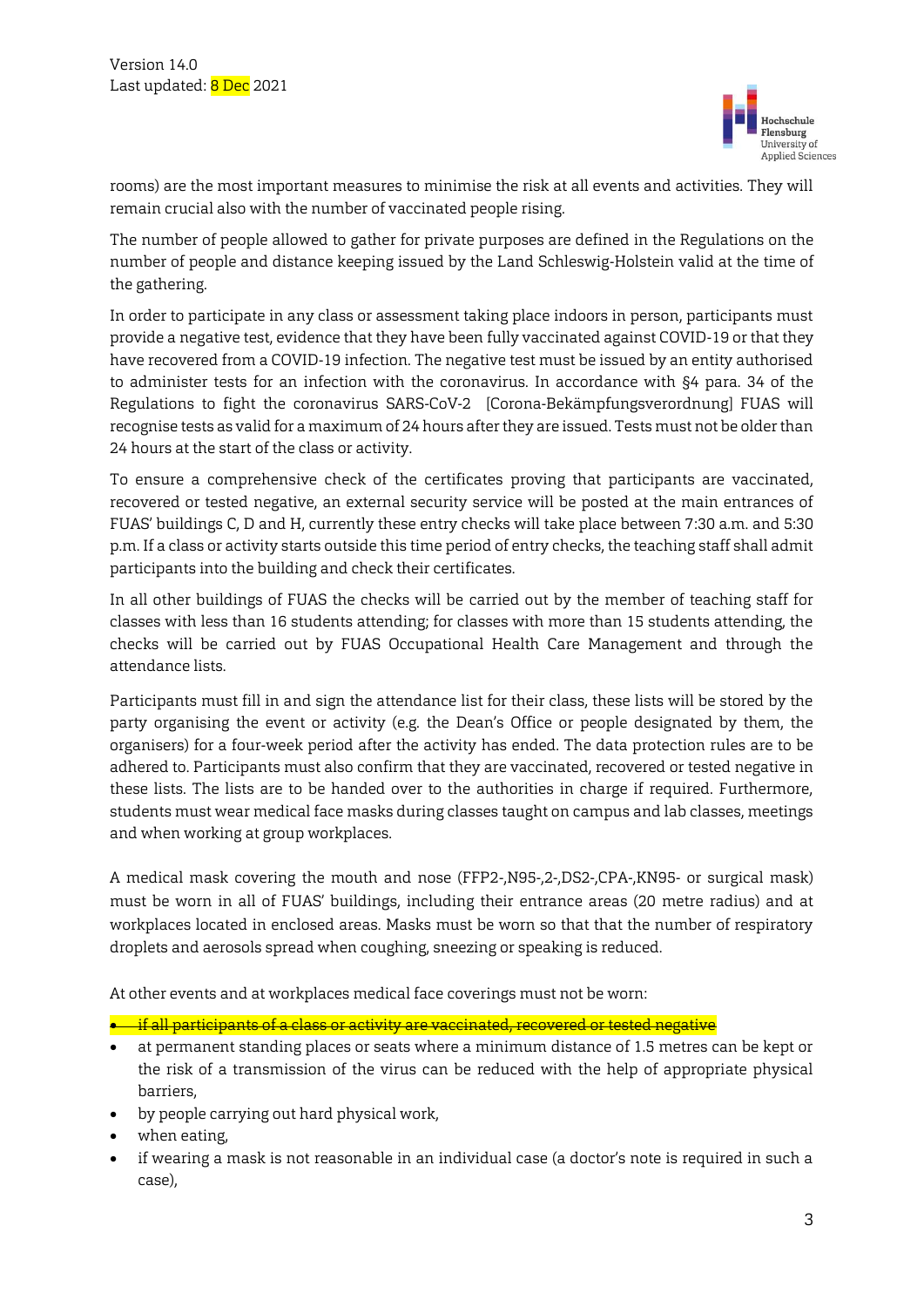

- at events or activities that are not related teaching to teaching but for which FUAS restricts access to people who are vaccinated, tested or have recovered from a COVID-19 infection.
- when the President's Office approved an exception.

Participants who have notable respiratory symptoms (e.g. coughing, sore throat or aching limbs) are asked to leave the activity unless they can provide a doctor's note verifying that the respiratory symptoms are not of an infectious nature (e.g. students with an asthma cough). Instead of a doctor's note, participants can also provide a negative PCR test, evidence that they have been fully vaccinated against COVID-19 or that they have recovered from a COVID-19 infection.

Occupational safety and health regulations remain valid in addition to this hygiene concept.

## II. Framework conditions (organisation and facilities)

- 1. FUAS' buildings may only be entered by persons who are vaccinated against, recovered from or tested negative for COVID-19.
- 2. Tests provided for this purpose must not be older than 24 hours and cover the entire time spent at the workplace for members of staff.
- 3. Routes to be followed through FUAS' buildings will be designated and marked in order to avoid direct encounters (walk on the right side) and ensure that distances can be kept (avoid overtaking others).
- 4. Some stairs will be marked for the way up and others for the way down; they are to be used accordingly.
- 5. If the use of a lift is necessary, it must only be used by one person at a time.
- 6. General advice for the prevention of infections have been posted on the entrance doors to all buildings and are to be adhered by.
- 7. The sanitary facilities are cleaned daily.
- 8. Facilities in which activities are held must be aired regularly during the activity; a sufficient ventilation must be ensured between activities, too. At the end of an activity, work spaces (table tops, work and laboratory equipment) are to be cleaned by the users and the supervisors using the surface disinfectants. The materials and resources required will be handed out as communicated via the notice boards and the website.
- 9. A maximum number of people allowed to use a room at the same time while adhering to the distancing rules in place will be defined for each room. (This number applies when it cannot be ensured that everyone is vaccinated, recovered or tested negative.) Wherever minimum distances cannot be kept a medical mask covering the mouth and nose must be worn unless everyone is vaccinated, recovered or tested negative.
- 10. Where groups have to be set up for classes and other teaching taking place at FUAS, these groups are defined by the member of teaching staff. Students who want to change groups must discuss this with the member of teaching staff in charge.
- 11. If possible, doors are to be kept open during an event/activity to avoid the use of door handles and ensure the circulation of air.